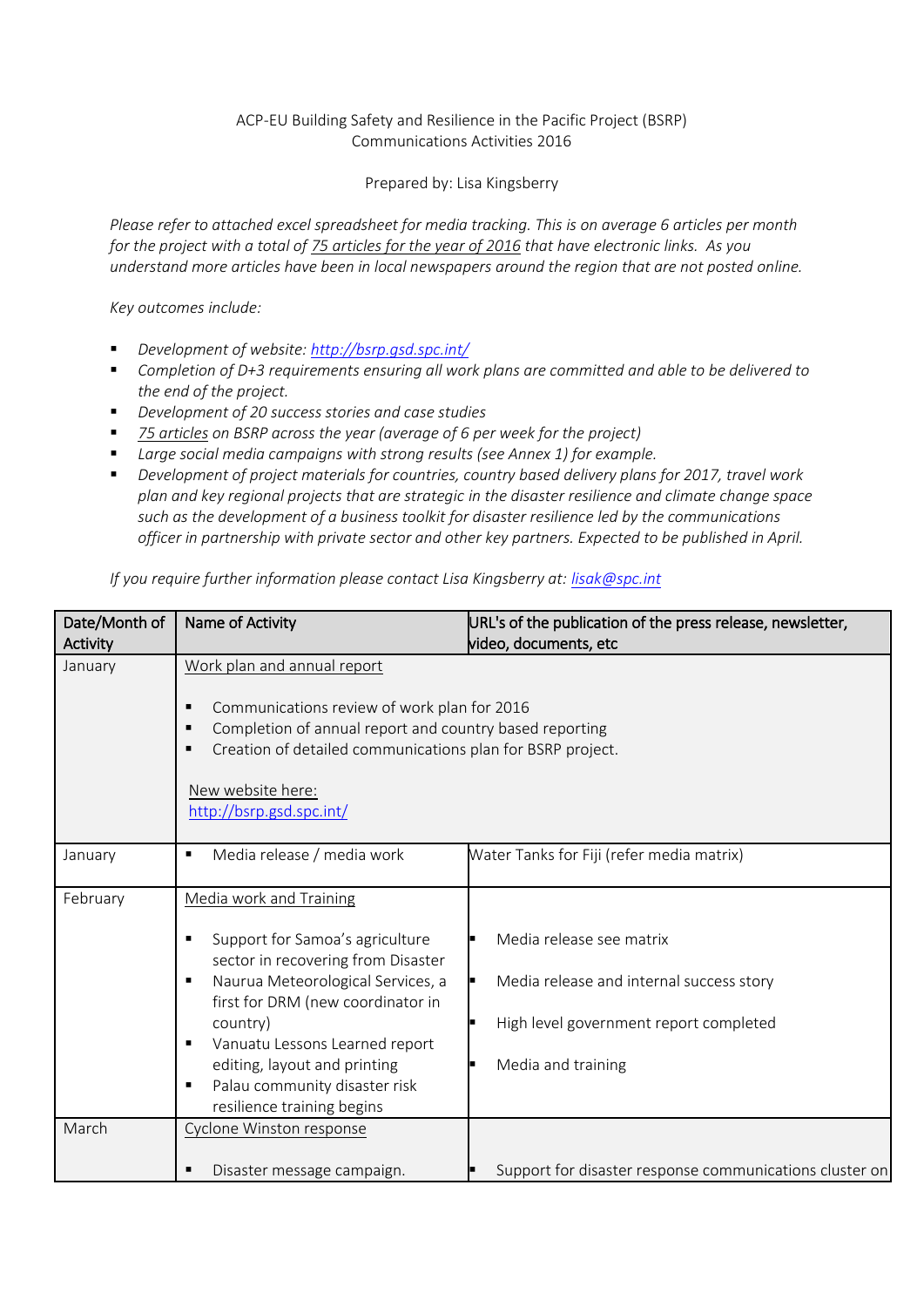|                                                                      | Cyclone Winston calls for<br>extraordinary partnerships with<br>private sector (media and direct<br>communications work)                                                                                                                                                                                                                      | need to increased community messaging. Funding of<br>messages via mobile phone to remote areas with health<br>and disaster messages to those hit by category 5.<br>Partnership with UNDP, Fiji's Agriculture Cluster, and the<br>private sector.<br>Helped in developing the key messages and text<br>messages being sent and supported more than 300,000<br>messages being sent via Vodafone.                                                                                                                                                                                                                                                                                                                                                                                                       |
|----------------------------------------------------------------------|-----------------------------------------------------------------------------------------------------------------------------------------------------------------------------------------------------------------------------------------------------------------------------------------------------------------------------------------------|------------------------------------------------------------------------------------------------------------------------------------------------------------------------------------------------------------------------------------------------------------------------------------------------------------------------------------------------------------------------------------------------------------------------------------------------------------------------------------------------------------------------------------------------------------------------------------------------------------------------------------------------------------------------------------------------------------------------------------------------------------------------------------------------------|
| March                                                                | Success story and reporting work                                                                                                                                                                                                                                                                                                              |                                                                                                                                                                                                                                                                                                                                                                                                                                                                                                                                                                                                                                                                                                                                                                                                      |
|                                                                      | Palau schools remain open during<br>drought conditions success story                                                                                                                                                                                                                                                                          | Created success story whilst in Palau for Pacific Islands<br>News Agency conference outlining the key impacts of<br>the work achieved under the BSRP water tank<br>programme for schools during the El Nino in Palau.                                                                                                                                                                                                                                                                                                                                                                                                                                                                                                                                                                                |
| April                                                                | Website final design and content<br>$\blacksquare$<br>created awaiting approval<br>Joint State Action Plan released for<br>$\blacksquare$<br>Chuuk State<br>RMI Visit for EU Ambassador<br>$\blacksquare$                                                                                                                                     | Media release<br>Media release, event management                                                                                                                                                                                                                                                                                                                                                                                                                                                                                                                                                                                                                                                                                                                                                     |
| $May - July$<br>Cyclone<br>Winston<br>Lessons<br>Learned<br>Workshop | Cyclone Winston Lessons Learned<br>$\blacksquare$<br>workshops in 5 Divisions                                                                                                                                                                                                                                                                 | Media work for each separate workshop<br>Communications training and education for each<br>workshop<br>Detailed advice on development of effective disaster<br>awareness and training messages<br>Development of event plan and social media plan/team<br>for the Lessons Learned project running from May-July<br>across Fiji.<br>Awareness materials, banners, Perspex message bubbles<br>for people to share their experience<br>Documentary shot across 5 locations for Lessons Learned<br>work produced and managed.<br>Annex 1: Social media results TC Winston Workshops<br>critical results from social media campaign:<br>Total of 455 posts over national workshop<br>130,107 people reached on social media<br>111 users across the globe using #LLFiji<br>544,114 impressions on twitter |
| July                                                                 | Communications project work<br>Redeisgn of project materials in line with updated visibility plan.<br>٠<br>٠<br>communications required<br>Plan for D+3 financial commitments of communications budget<br>٠<br>Development of concepts for documentaries<br>٠<br>Develop key awareness projects for needed materials with countries<br>٠<br>٠ | Visibility plan detailed and re-written in line with best-practice materials and behaviour change<br>Work plan for MOAs and required financial process for D+3 commitments in September 2016                                                                                                                                                                                                                                                                                                                                                                                                                                                                                                                                                                                                         |
| July                                                                 | Tukuraki Village relocation due to<br>٠<br>risk of disaster                                                                                                                                                                                                                                                                                   | This community was flattened by a landslide in 2012<br>which killed a family and two young children. The village<br>was then relocated to a temporary location where it was<br>hit 10 months later by Cyclone Evan in December 2012.                                                                                                                                                                                                                                                                                                                                                                                                                                                                                                                                                                 |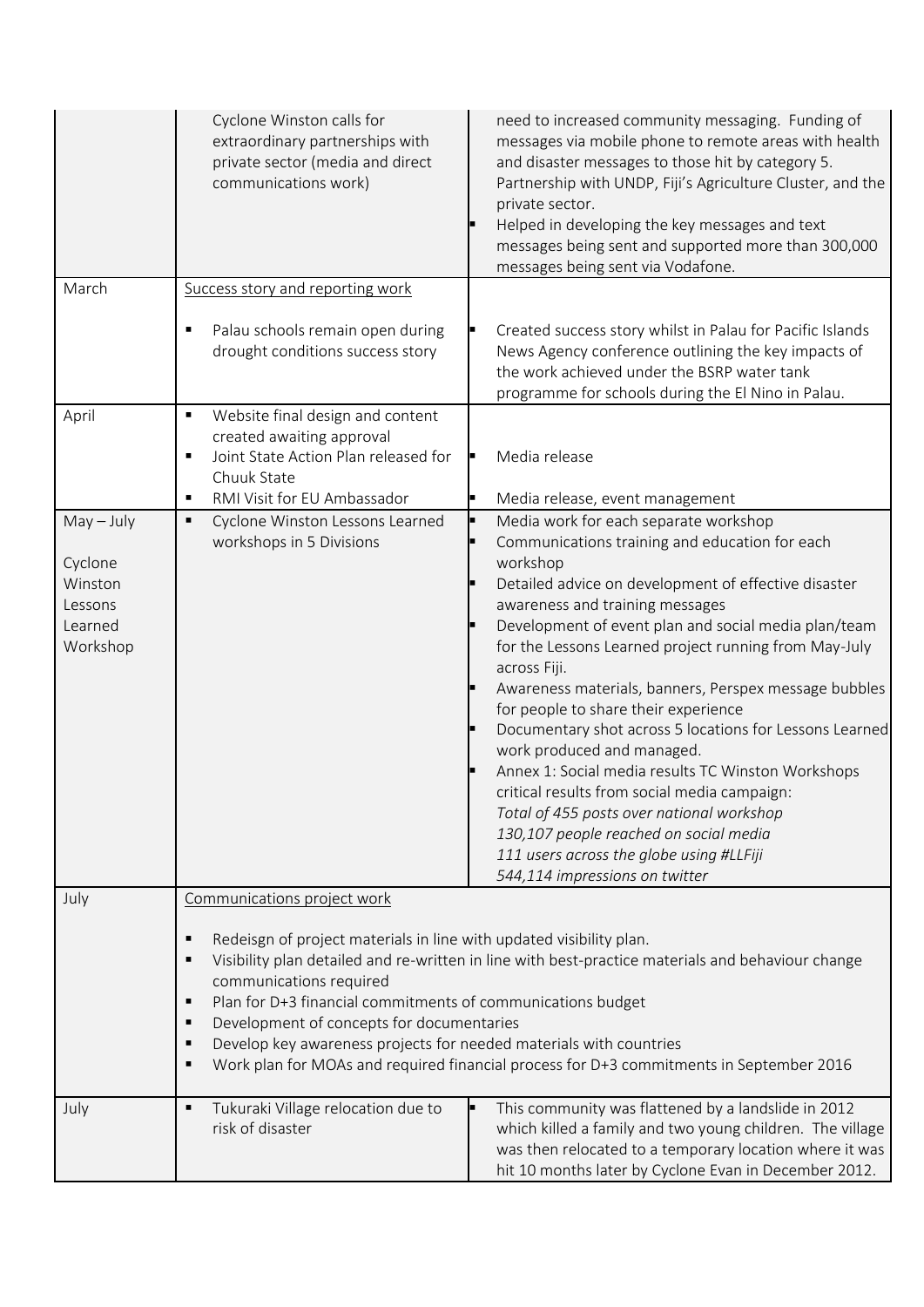| Launch of disaster materials for<br>Boats, 2 cars and a truck were launched with EU<br>E<br>June<br>٠<br>DRM management<br>Media event and launch.<br>Banners, stickers, branding for materials purchased<br>July<br>Cyclone Pam Lessons Learned<br>Management of event and launch<br>$\blacksquare$<br>Report officially endorsed by<br>Vanuatu Government<br>FSM environment summit led by<br>٠<br>Media release<br>government media<br>August<br>Palau initial damage assessment<br>Media support<br>$\blacksquare$<br>training for disaster<br>Marhsall islands begins PDNA<br>$\blacksquare$<br>assessment for drought<br>Media release and support<br>Finalise commitments for D+3 of entire communications budget in line with project process<br>September<br>$\blacksquare$<br>Detailed work plan approved. Key projects developed to promote disaster resilience more<br>٠<br>broadly and use innovative ways and partnerships to do so. This includes engagement of:<br>Graphic designer to support country based outputs<br>November<br>Engagement of printing teams for publications in line with D+3 and tender process<br>financial commitment of process<br>٠<br>through EU channels<br>٠<br>Media advertising for the duration of project purchased<br>٠<br>٠<br>Officer<br>Development of critical disaster awareness tools<br>Engagement of team to create disaster awareness toolkit for business being led by<br>٠ | Then again in 2016, the community faced Cyclone<br>Winston hiding in a cave to seek shelter. The BSRP<br>project is funding a village relocation as part of the Fiji<br>activities.<br>Documentary being edited at present.<br>Event for ground breaking complete. Awaiting<br>finalisation of the community work to have an official<br>village opening and welcome in January 2017<br>This made frontpage news in Fiji and also made<br>international media<br>http://www.fijitimes.com/story.aspx?id=363410                                                                                                                                                                                                                                                                                                                              |
|-----------------------------------------------------------------------------------------------------------------------------------------------------------------------------------------------------------------------------------------------------------------------------------------------------------------------------------------------------------------------------------------------------------------------------------------------------------------------------------------------------------------------------------------------------------------------------------------------------------------------------------------------------------------------------------------------------------------------------------------------------------------------------------------------------------------------------------------------------------------------------------------------------------------------------------------------------------------------------------------------------------------------------------------------------------------------------------------------------------------------------------------------------------------------------------------------------------------------------------------------------------------------------------------------------------------------------------------------------------------------------------------------------------------------------------------|---------------------------------------------------------------------------------------------------------------------------------------------------------------------------------------------------------------------------------------------------------------------------------------------------------------------------------------------------------------------------------------------------------------------------------------------------------------------------------------------------------------------------------------------------------------------------------------------------------------------------------------------------------------------------------------------------------------------------------------------------------------------------------------------------------------------------------------------|
|                                                                                                                                                                                                                                                                                                                                                                                                                                                                                                                                                                                                                                                                                                                                                                                                                                                                                                                                                                                                                                                                                                                                                                                                                                                                                                                                                                                                                                         | Ambassador, Vanuatu Government and SPC in Vanuatu.                                                                                                                                                                                                                                                                                                                                                                                                                                                                                                                                                                                                                                                                                                                                                                                          |
|                                                                                                                                                                                                                                                                                                                                                                                                                                                                                                                                                                                                                                                                                                                                                                                                                                                                                                                                                                                                                                                                                                                                                                                                                                                                                                                                                                                                                                         |                                                                                                                                                                                                                                                                                                                                                                                                                                                                                                                                                                                                                                                                                                                                                                                                                                             |
|                                                                                                                                                                                                                                                                                                                                                                                                                                                                                                                                                                                                                                                                                                                                                                                                                                                                                                                                                                                                                                                                                                                                                                                                                                                                                                                                                                                                                                         |                                                                                                                                                                                                                                                                                                                                                                                                                                                                                                                                                                                                                                                                                                                                                                                                                                             |
|                                                                                                                                                                                                                                                                                                                                                                                                                                                                                                                                                                                                                                                                                                                                                                                                                                                                                                                                                                                                                                                                                                                                                                                                                                                                                                                                                                                                                                         |                                                                                                                                                                                                                                                                                                                                                                                                                                                                                                                                                                                                                                                                                                                                                                                                                                             |
|                                                                                                                                                                                                                                                                                                                                                                                                                                                                                                                                                                                                                                                                                                                                                                                                                                                                                                                                                                                                                                                                                                                                                                                                                                                                                                                                                                                                                                         |                                                                                                                                                                                                                                                                                                                                                                                                                                                                                                                                                                                                                                                                                                                                                                                                                                             |
| team supporting<br>Stickers printed and delivered for ALL countries<br>Stickers for all vehicles in line with all branding requirements and signed off by EU<br>September<br>PIEMA biennial meeting in<br>E<br>٠                                                                                                                                                                                                                                                                                                                                                                                                                                                                                                                                                                                                                                                                                                                                                                                                                                                                                                                                                                                                                                                                                                                                                                                                                        | Communications consultant part-time to complete visibility plans in all 15 countries<br>Documentary film team engaged and two documentaries in editing and one completed by<br>Agreement for joint regional media training with key CROP agencies in the region and<br>Branding and templates sent to all countries with new logo and all branding approved<br>Promotional materials (shirts, bags, solar charge phone banks) ordered and on their way.<br>UNICEF joint disaster awareness campaign being heavily support by Communications<br>Communications Officer in partnership with UNISDR, UNDP, PiPSO and the Fiji Business<br>Disaster Council. Expected to be published in April 2017<br>Lessons Learned Report for TC Winston being edited and processed - communications<br>Event plan, social media management, press release, |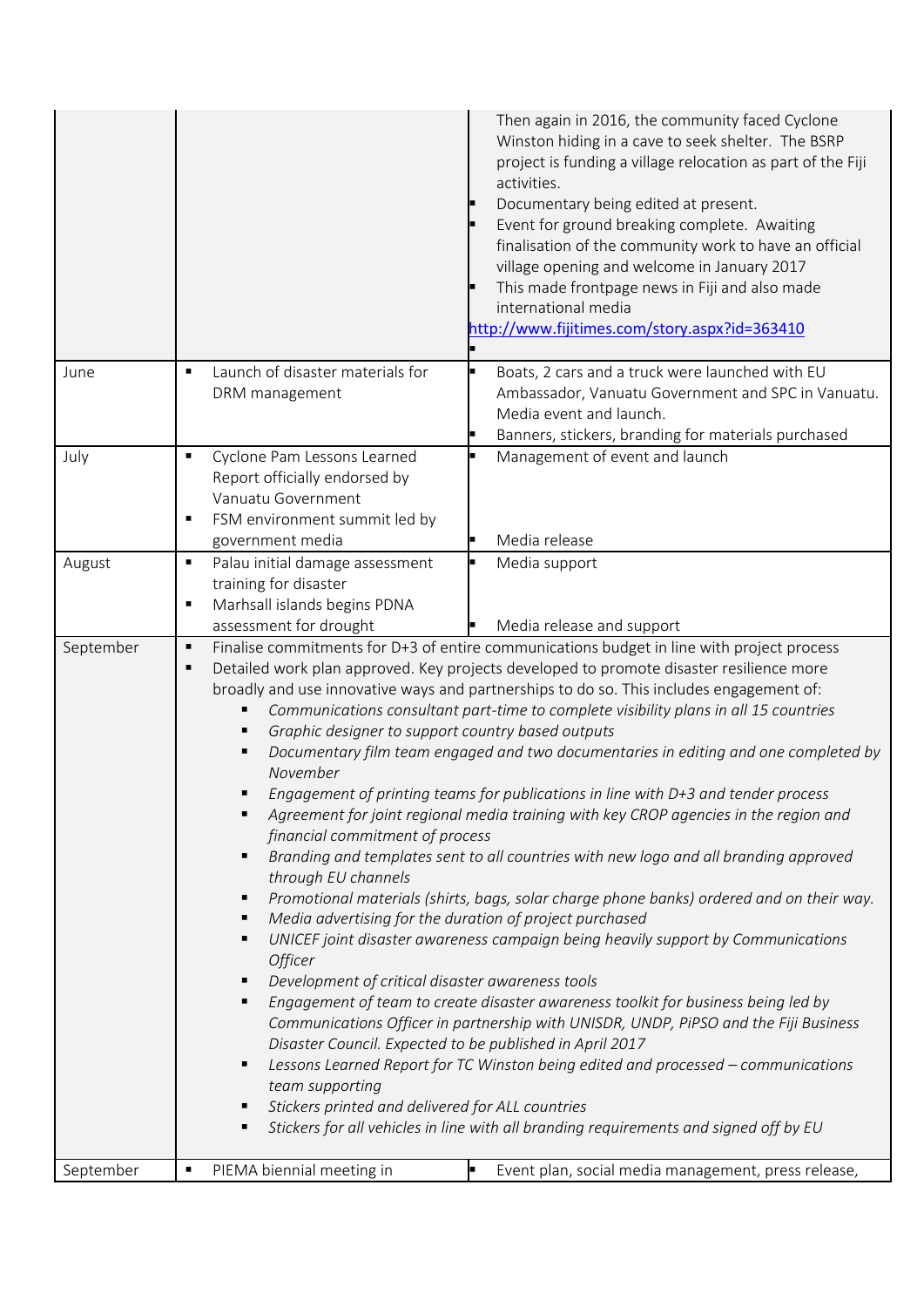|               | Brisbane, Australia                                                      | branding and materials                                                                                                                                                                                                                                                                                                                                                                                                                                                                                            |
|---------------|--------------------------------------------------------------------------|-------------------------------------------------------------------------------------------------------------------------------------------------------------------------------------------------------------------------------------------------------------------------------------------------------------------------------------------------------------------------------------------------------------------------------------------------------------------------------------------------------------------|
| October       | PNG: Disability inclusiveness                                            | Media event support, media release, government                                                                                                                                                                                                                                                                                                                                                                                                                                                                    |
|               | workshop                                                                 | partnership support, EU attended                                                                                                                                                                                                                                                                                                                                                                                                                                                                                  |
| October       | Lead communications on Pacific<br>Resilience Week partnership.           | This partnership is a joint programme with UNISDR,<br>UNOCHA and the BSRP Project. The communications<br>team were the lead communications on the<br>development of the event plan, key messages, joint<br>branding, briefing and management of the entire 10 day<br>event. This resulted in 21 independent press articles<br>covering the event but also promoted our work in<br>partnerships in the region and worked directly with the<br>15 countries involved in our project for months before<br>the event. |
| November      | <b>Emergency Opeartions Centres</b><br>п                                 | Event management and media, media release, printing                                                                                                                                                                                                                                                                                                                                                                                                                                                               |
|               | open in Western Division of Fiji                                         | of materials and plaques.                                                                                                                                                                                                                                                                                                                                                                                                                                                                                         |
| Documentaries | Lessons Learned Documentary completed (in final editing at present)<br>٠ |                                                                                                                                                                                                                                                                                                                                                                                                                                                                                                                   |
|               |                                                                          | Phase 1 of Vanuatu Fire Support documentary in progress. Completion by January 2017                                                                                                                                                                                                                                                                                                                                                                                                                               |
|               | Tukuraki Village relocation in progress completion by January 2017       |                                                                                                                                                                                                                                                                                                                                                                                                                                                                                                                   |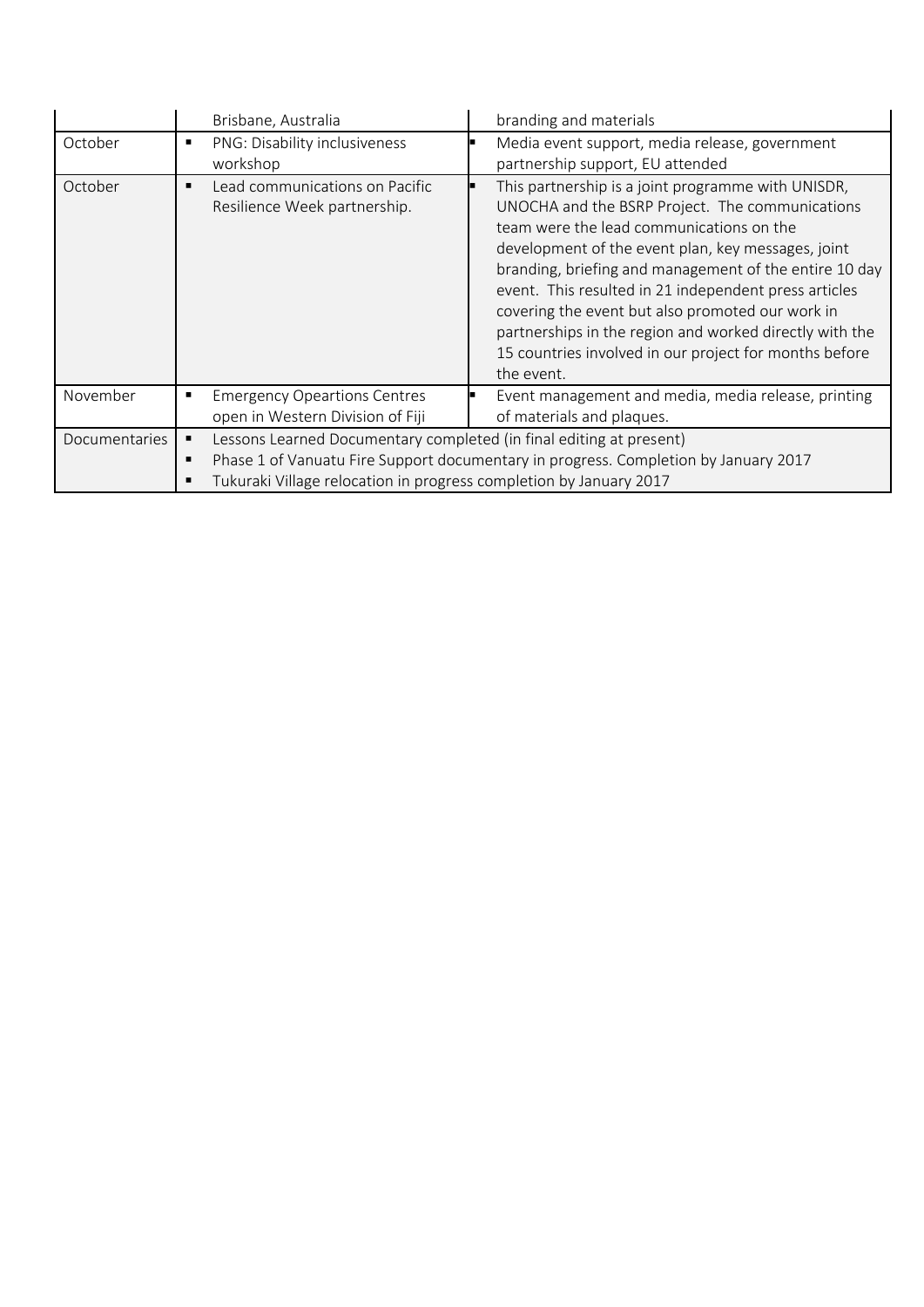# ANNEX 1 Social Media Results for TC Winston Lessons Learned Workshop

Cyclone Winston was the largest cyclone to hit Fiji in recorded history and the largest to hit any country in the Southern Hemisphere. This campaign was managed for the duration of 3 days across the national event with a full campaign team supporting the distribution of critical discussion throughout the LL workshops.

#### 1.1 Statistics of tweets/social media across event



#### 1.2 Topics and top tweeters on #LLFiji

| RT / Likes                                                                                                | Klout                                                                              | Recent                                                                               | Hashtags                                                                  | Keywords                                                                       |
|-----------------------------------------------------------------------------------------------------------|------------------------------------------------------------------------------------|--------------------------------------------------------------------------------------|---------------------------------------------------------------------------|--------------------------------------------------------------------------------|
|                                                                                                           |                                                                                    |                                                                                      |                                                                           |                                                                                |
| Pacific Live tweets @spc_live on Jul 26                                                                   |                                                                                    | 14t3                                                                                 |                                                                           |                                                                                |
|                                                                                                           | esson learnt on #TCWinston #LLFiji https://t.co/PwRDkTLB8i /*                      | Participants from Fiji community, @UNOCHA_ROP @SerFiji @FijiGov_RMDNDM presents I    | rainbowpridefounders                                                      |                                                                                |
|                                                                                                           |                                                                                    |                                                                                      | women military appropriate<br>Territalk<br>humiansecurity communityradio  | communitymedia<br>accessible                                                   |
| Fiji Yth 4 Democracy (4) @FijiYouth on Jul 26                                                             |                                                                                    | 1413                                                                                 | stuffinepower<br>disasters <sub>njums</sub> fijipol                       | volunteer <sub>into</sub> broadcast<br>irtu.<br>$d$ rr<br>unscr1325 innovative |
| ccountability #LLFiji #Fijipol https://t.co/QemYdsh5Ra #                                                  |                                                                                    | Where are @FijiPM's #TCWinston Relief Funds? https://t.co/P1blctzO2N #WinstonReliefA | gendor                                                                    |                                                                                |
|                                                                                                           |                                                                                    |                                                                                      | cedaw                                                                     | smes                                                                           |
| Pacific Live tweets @spc_live on Jul 26                                                                   |                                                                                    | 13t3                                                                                 | ndmo                                                                      | formationrisanagement<br>womensweatherwatch                                    |
| mg bill \$2.8bn for Fiji #LLFiji https://t.co/LMyqcdzZnw #                                                | Tropical Cyclone Winston Lessons Learned Workshop begins. As. Min Mr Cawake says d |                                                                                      | diversity<br>genderpolicy<br>leavenoonebehind winstonreliefaccountability | page TIJI<br>preparedness <sup>telecommunication</sup>                         |
|                                                                                                           |                                                                                    |                                                                                      | tow<br>vity.                                                              | nationalidisastermanagementplan.                                               |
| Colin Tukuitonga <a>[5]</a> @ColinTukuitonga on Jul 25                                                    |                                                                                    | 12 <sub>1</sub>                                                                      | <b>INCREADY</b>                                                           |                                                                                |
|                                                                                                           |                                                                                    |                                                                                      |                                                                           |                                                                                |
|                                                                                                           | Helping to build stronger more resilient #Paific region to disasters. Proud 2 su   |                                                                                      |                                                                           |                                                                                |
|                                                                                                           |                                                                                    |                                                                                      |                                                                           |                                                                                |
|                                                                                                           |                                                                                    |                                                                                      |                                                                           |                                                                                |
|                                                                                                           |                                                                                    |                                                                                      | <b>Recent Users</b>                                                       |                                                                                |
|                                                                                                           |                                                                                    |                                                                                      |                                                                           |                                                                                |
| Engagement                                                                                                | Klout                                                                              | Frequency                                                                            | <b>Users</b>                                                              |                                                                                |
|                                                                                                           |                                                                                    |                                                                                      |                                                                           |                                                                                |
|                                                                                                           |                                                                                    | <b>AUDIO REGIONAL</b>                                                                |                                                                           | <b>EXAMPLE OF</b>                                                              |
|                                                                                                           |                                                                                    |                                                                                      |                                                                           |                                                                                |
|                                                                                                           |                                                                                    | CHORDING T                                                                           | <b>WEOKE</b>                                                              | 出<br>大学                                                                        |
|                                                                                                           |                                                                                    |                                                                                      |                                                                           |                                                                                |
| our DMDNIDM w/#TCW/#LFiii https://t.co/RE7nfl FLIED //<br>Most Influential<br><b>SECOND AND STRUCTURE</b> |                                                                                    |                                                                                      | (PRIF)                                                                    | <b>SHOW OF A RIVER SHOW</b>                                                    |
|                                                                                                           |                                                                                    |                                                                                      |                                                                           |                                                                                |